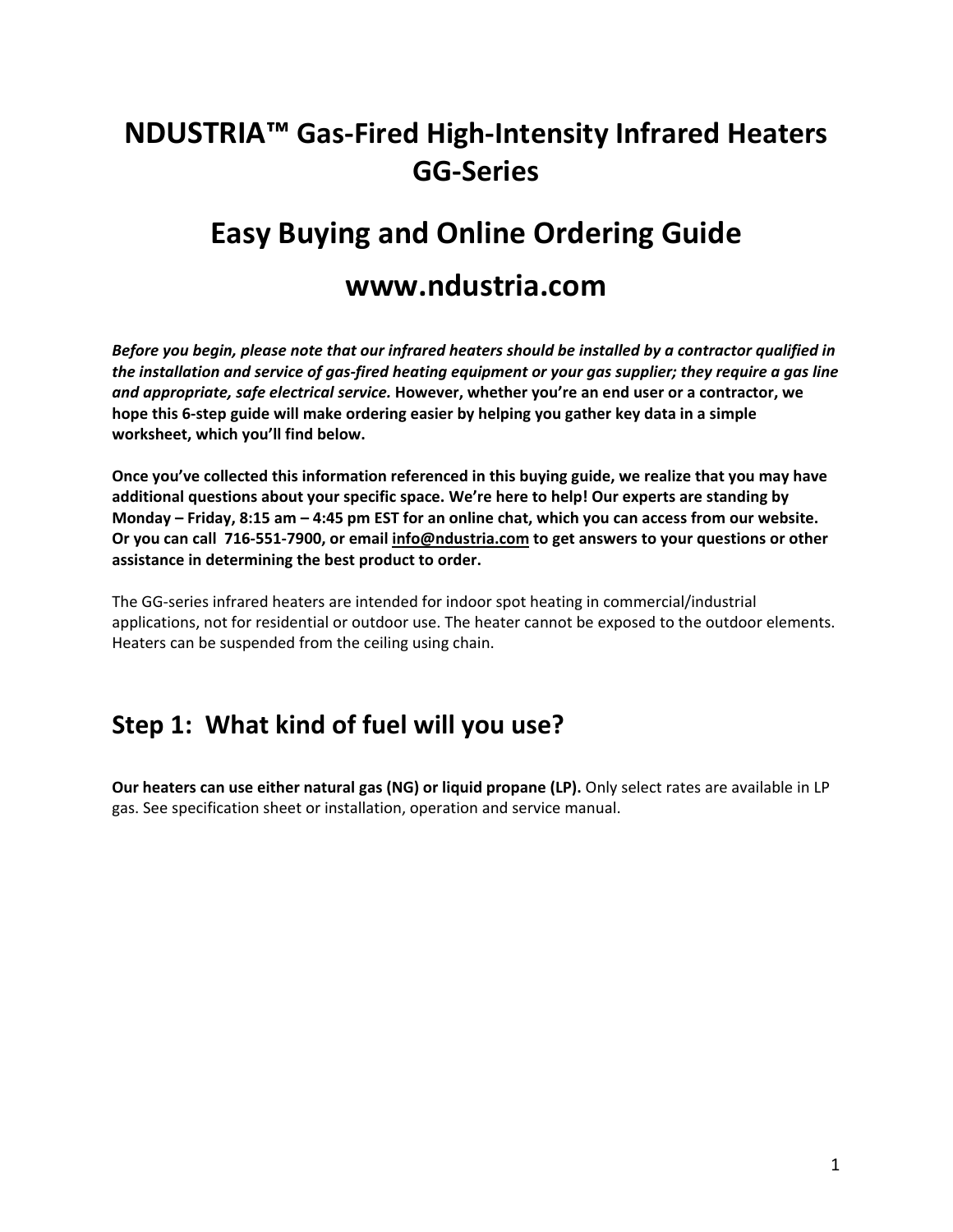## **Step 2: What measurements are needed to determine how much heat or BTUs you need?**

**There are three key measurements you will want to collect:**

**1 Overhead structure/recommended mounting height.** It's important to follow our guidelines. See specific guidelines chart at bottom of this page.

Let's begin with the height measurement by measuring the distance between the floor and the ceiling.

**2 Total length and width of the area you wish to heat.** 

**3 Survey your space to determine: Are there any clearances issues for structures, features, or objects that would interfere above, below, or to the sides of the unit?** You will see minimum clearances recommendations in the installation, operation and service manual.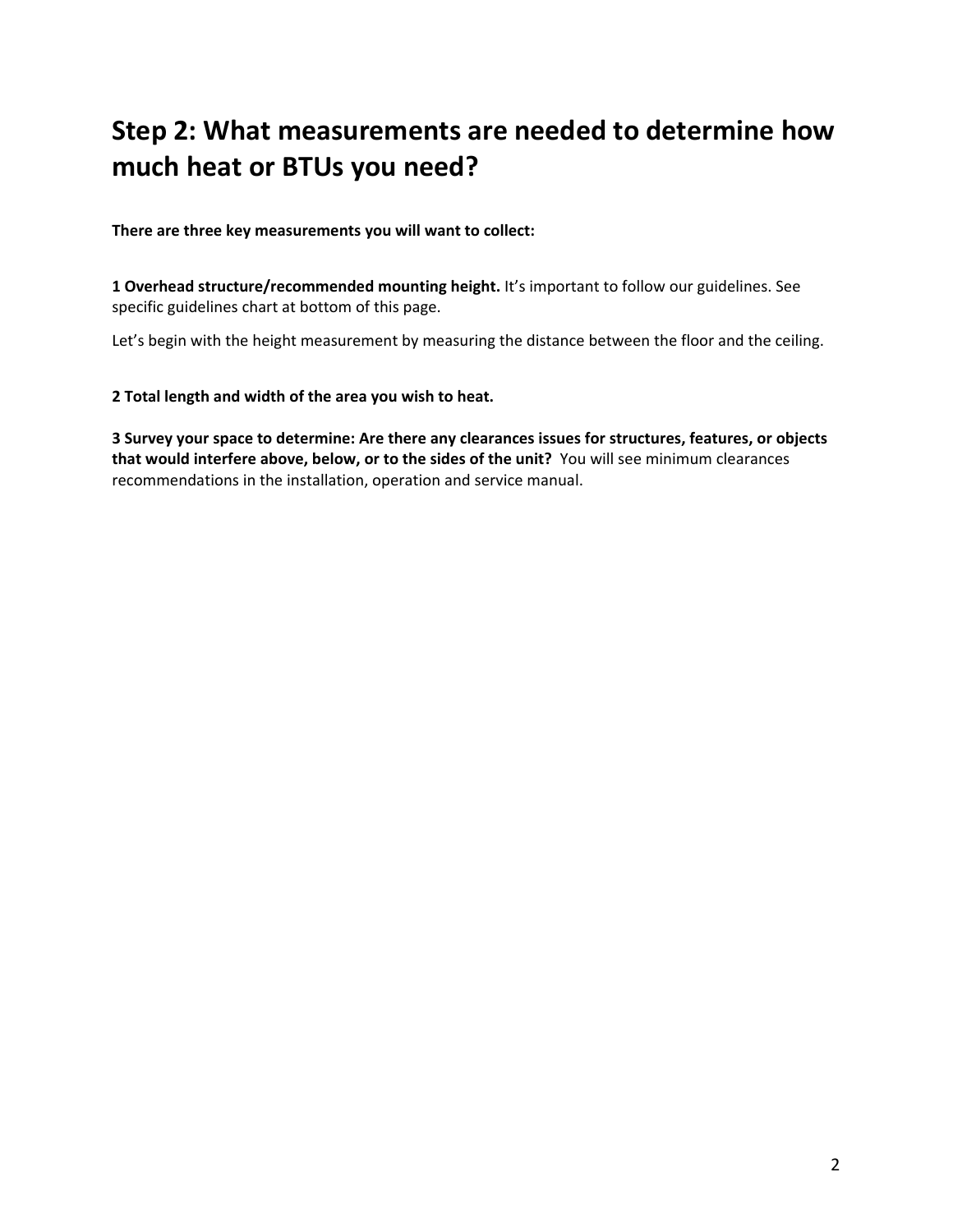### **Step 3: You've measured. Now, let's talk about heat coverage.**

**Basic coverage calculation.**  The measure of the heat output you'll get from your system is BTUs. To determine the area of heat coverage, multiply the heat output factor by the mounting height. (e.g., to determine front to back (X) heat coverage of GG-80 installed at 18' above the floor:  $2.0 \times 18' = 36'$ ). Determine side to side coverage by using the (Y) factor.



#### **Heater Spacing**

For applications that require multiple heaters, understanding how far apart to space the heaters is simple. Follow this simple rule:

For consistent heat coverage, it is ideal to space the heaters apart the same distance as the mounting height. e.g., if the mounting height is 14', the heaters should be spaced approximately 14' apart.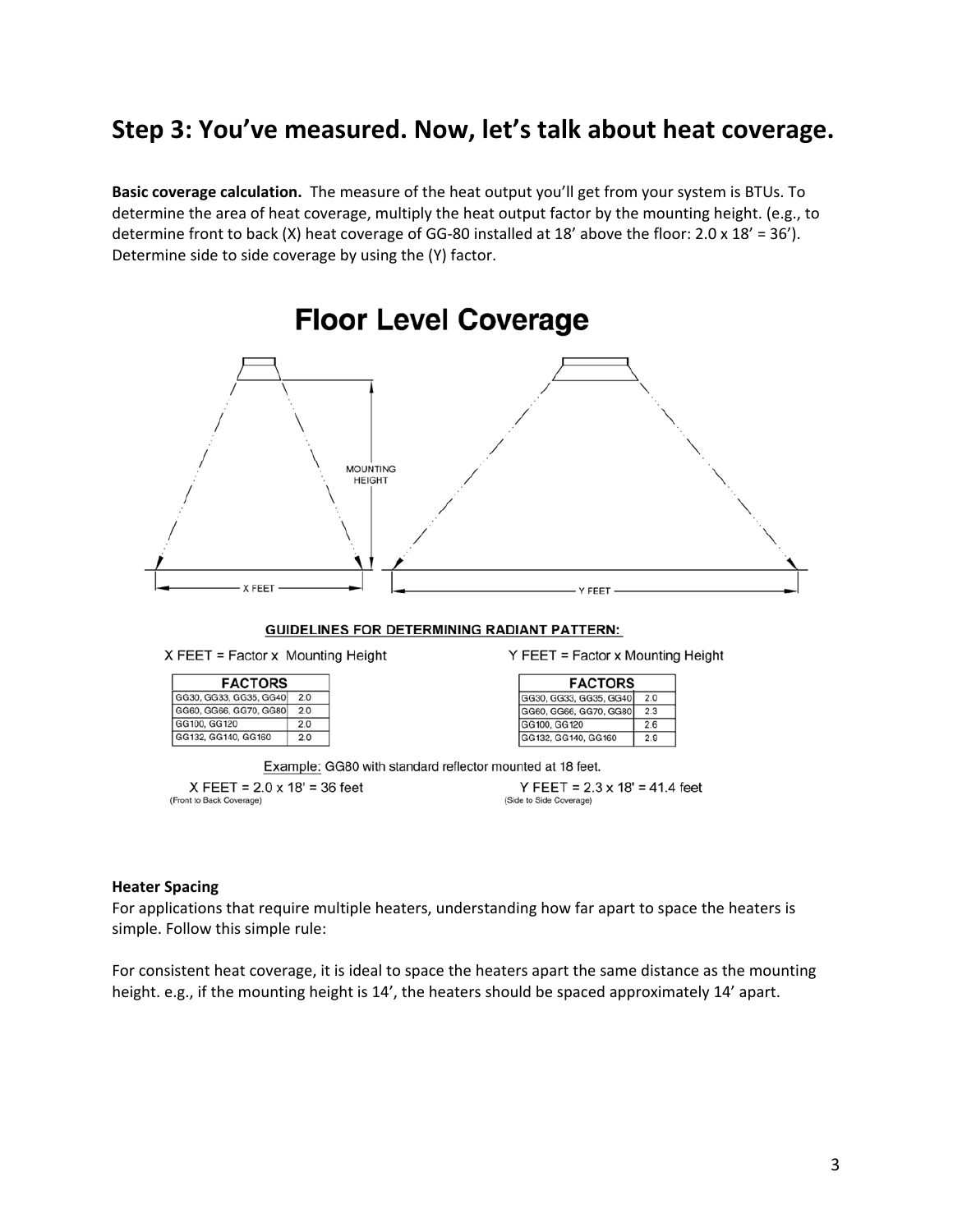### **Step 4: You have two options for how you mount the heater**

#### **The heater can be mounted level or tilted up to a 35° angle.**

When installed in a **level** orientation, the radiant heat will deflect straight down. 35° tilt will deflect the heat downward but also toward the middle of the space.

For example, if you install the heaters away from a wall and you are able to install the heater directly over the targeted area, it is recommended to install the heater level.

If the heater is installed on a wall, or to the side of a dock door, you likely would want the heater tilted at a 35° angle concentrating the radiant heat towards the targeted heating area.



### **General tips and recommendations:**

**There are three elements that warrant consideration and possibly a conversation with your installer before you order if you have any concerns.** 

- You'll want to identify available heater mounting points and access to gas and electric supplies.
- Make sure your installer follows and plans for our recommended clearances distances above, below, and to the sides of the heater.
- Ensure that your installer observes ventilation guidelines in enclosed spaces, if required. See installation, operation and service manual for guidance.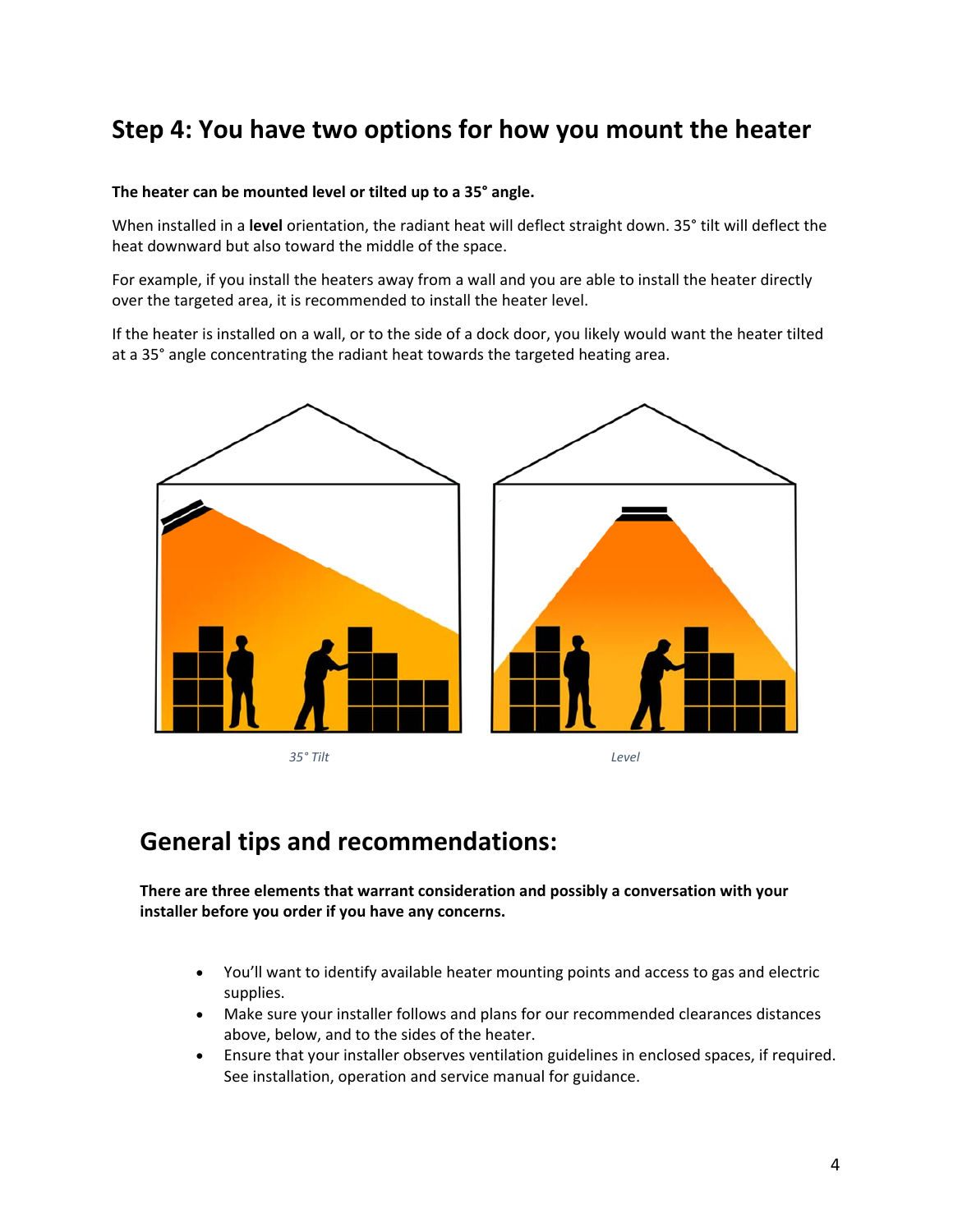## **Worksheet**

| <b>Natural Gas or Propane?</b>                                                                                                                        |  |
|-------------------------------------------------------------------------------------------------------------------------------------------------------|--|
| Overhead/mounting height<br>(Note: maintain appropriate clearances to combustibles as specified in the<br>installation, operation and service manual) |  |
| Heated space (length X width)                                                                                                                         |  |
| Any clearances issues?                                                                                                                                |  |
| How many units/unit size?                                                                                                                             |  |
|                                                                                                                                                       |  |

Sample worksheet, filled out, ready to use for ordering:

| <b>Natural Gas or Propane?</b>                                                                                                                              | <b>NG</b>                 |  |
|-------------------------------------------------------------------------------------------------------------------------------------------------------------|---------------------------|--|
| Overhead/mounting height<br>(Note: maintain appropriate<br>clearances to combustibles as<br>specified in the installation,<br>operation and service manual) | 18' from floor to ceiling |  |
| Heated space (length X width)                                                                                                                               | 36' X 42'                 |  |
| Any clearances issues?                                                                                                                                      | No                        |  |
| How many units/unit size?                                                                                                                                   | 1 unit / GG-80            |  |
|                                                                                                                                                             |                           |  |